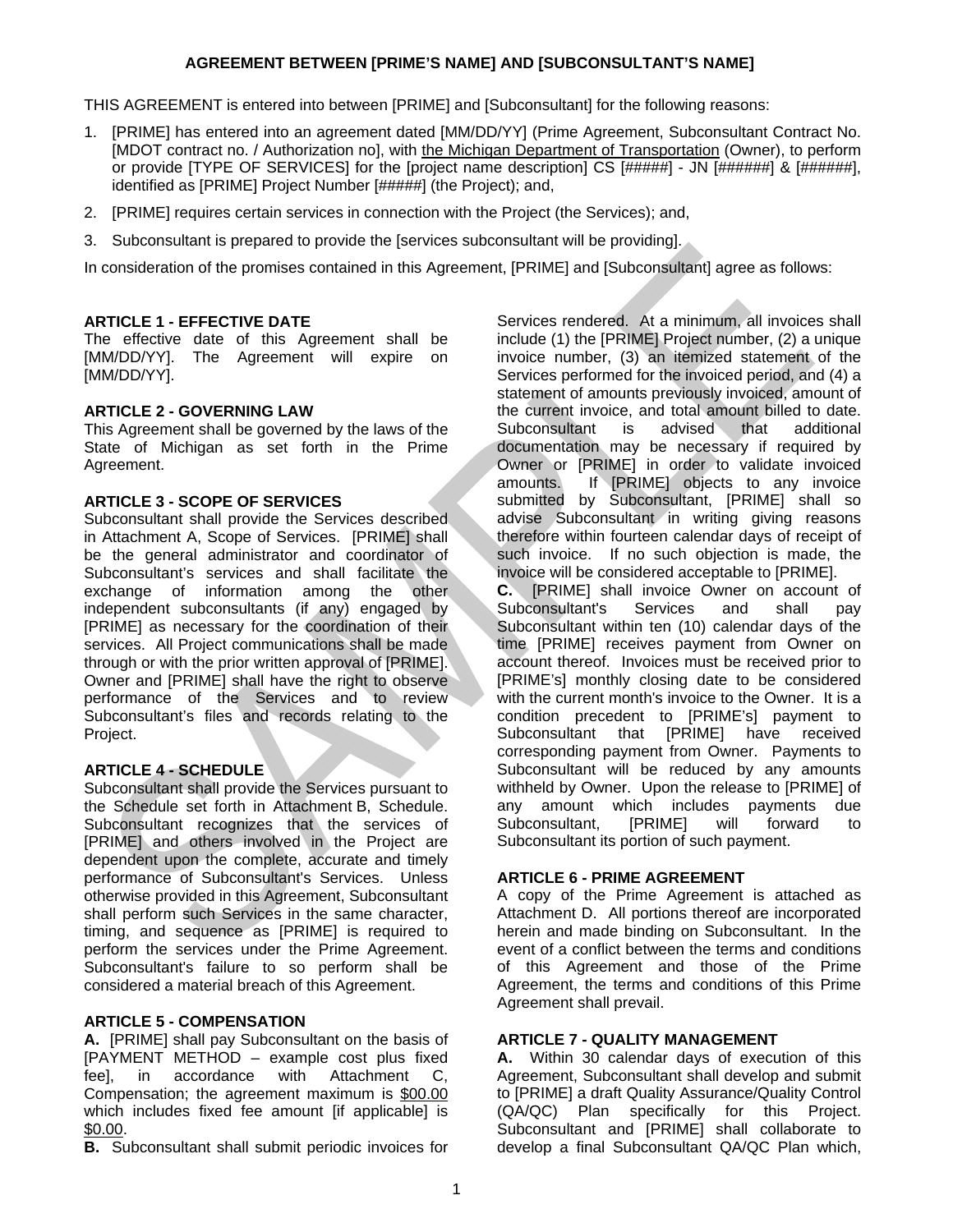upon acceptance by both parties, shall become part of this Agreement.

**B.** The Subconsultant shall execute the QA/QC Plan throughout the course of the Services and provide to [PRIME] periodic documentation, or other mutually acceptable records, demonstrating Subconsultant's compliance with the Plan. In addition, Subconsultant agrees to allow [PRIME] to conduct a "Quality Management Audit" on Subconsultant's premises, or other mutually acceptable location, on a periodic basis as may be necessary to ascertain Subconsultant's compliance with the QA/QC plan. Any non-compliance shall be addressed to [PRIME's] reasonable satisfaction by the Subconsultant within a mutually agreed upon time period. Consistent non-compliance or any failure to correct non-compliance to [PRIME's] reasonable satisfaction shall be considered a material breach of this Agreement.

**C.** Neither [PRIME's] acceptance of the Subconsultant's QA/QC Plan nor any "Quality Management Audit" shall relieve the Subconsultant of sole responsibility for the professional quality and technical accuracy of all Services under this Agreement.

# **ARTICLE 8 – INDEMNIFICATION**

**A.** Subconsultant shall indemnify and hold harmless [PRIME] and Owner and is subject to the same indemnification and duties to defend as required under the Prime Agreement attached hereto and incorporated herein.

**B.** To the fullest extent permitted by law, and without limiting the generality of the foregoing, this indemnification obligation shall extend to and include any actions brought by, or in the name of, any employee of Subconsultant or others for whom the Subconsultant is legally liable.

**C.** The terms and conditions of this Article shall survive completion of all Services, obligations, and duties provided for in this Agreement, or the termination of this Agreement for any reason.

# **ARTICLE 9 – INSURANCE**

**A.** During the performance of the Services under this Agreement, Subconsultant shall maintain the following insurance with carriers having a Best's rating of at least B+ and authorized to do business in the state in which the Services are being performed:

- (1) General Liability Insurance on a coverage form equal to ISO CG 00 01, on an occurrence basis, with a limit of not less than \$1,000,000 per occurrence and \$2,000,000 general aggregate, including a per-project endorsement.
- (2) Automobile Liability Insurance to include coverage for all hired, owned and non-owned vehicles, with a combined single limit of not less than \$1,000,000.
- (3) Workers' Compensation Insurance, in accordance with the laws of the state in which

the Services are being performed, and Employers' Liability Insurance with limits according to such statutory requirements, or \$500,000 for each accident, whichever is greater. Where Services fall within the authority of the United States Longshoreman's and Harbor Workers Compensation Act, or the Jones Act, Subconsultant's insurance shall include such Acts.

- (4) Professional Liability Insurance with limits of not less than \$1,000,000 per claim and annual aggregate.
- (5) Subconsultant shall provide and maintain the following if applicable to the Services:

a. When operations related to the Services hereunder will involve subsurface investigation (such as soil samples, core drilling, test wells, etc.), Subconsultant, or its subcontractor(s) as applicable, shall maintain Contractor's Pollution Liability Insurance, including bodily injury, property damage and cleanup costs, with limits of not less than \$1,000,000 per occurrence and annual aggregate.

b. When necessary for Subconsultant to use watercraft for the performance of the Services under this Agreement, and if excluded by Subconsultant's General Liability policy, Subconsultant shall maintain a Watercraft Liability policy with a minimum limit of \$1,000,000 per occurrence for bodily injury and property damage, including protection & indemnity where applicable. Coverage will apply to owned, non-owned and hired watercraft.

c. When necessary for Subconsultant to use aircraft (fixed-wing or rotary) for the performance of the Services under this Agreement, Subconsultant shall maintain Aircraft Liability with a minimum limit of \$1,000,000 per occurrence for bodily injury and property damage, including passenger liability. Coverage will apply to owned, non-owned and hired aircraft.

**B.** The policies shall provide, or be endorsed to provide, that: (a) at least thirty (30) days' advance written notice shall be given to [PRIME] prior to cancellation or non-renewal, (b) [PRIME], its parent company, affiliated and subsidiary entities, directors, officers and employees, and the Owner shall be added as additional insureds under policies listed under (1), (2) and (5) above, (c) on those policies where [PRIME] and the Owner are additional insureds, such insurance shall be primary and any insurance maintained by [PRIME] or the Owner shall be excess and not contribute with it, and (d) Subconsultant and its insurer(s) waive their rights of subrogation against [PRIME] and Owner.

**C.** Subconsultant shall furnish [PRIME] certificates of insurance which evidence the requirements of this Article prior to performing any Services under this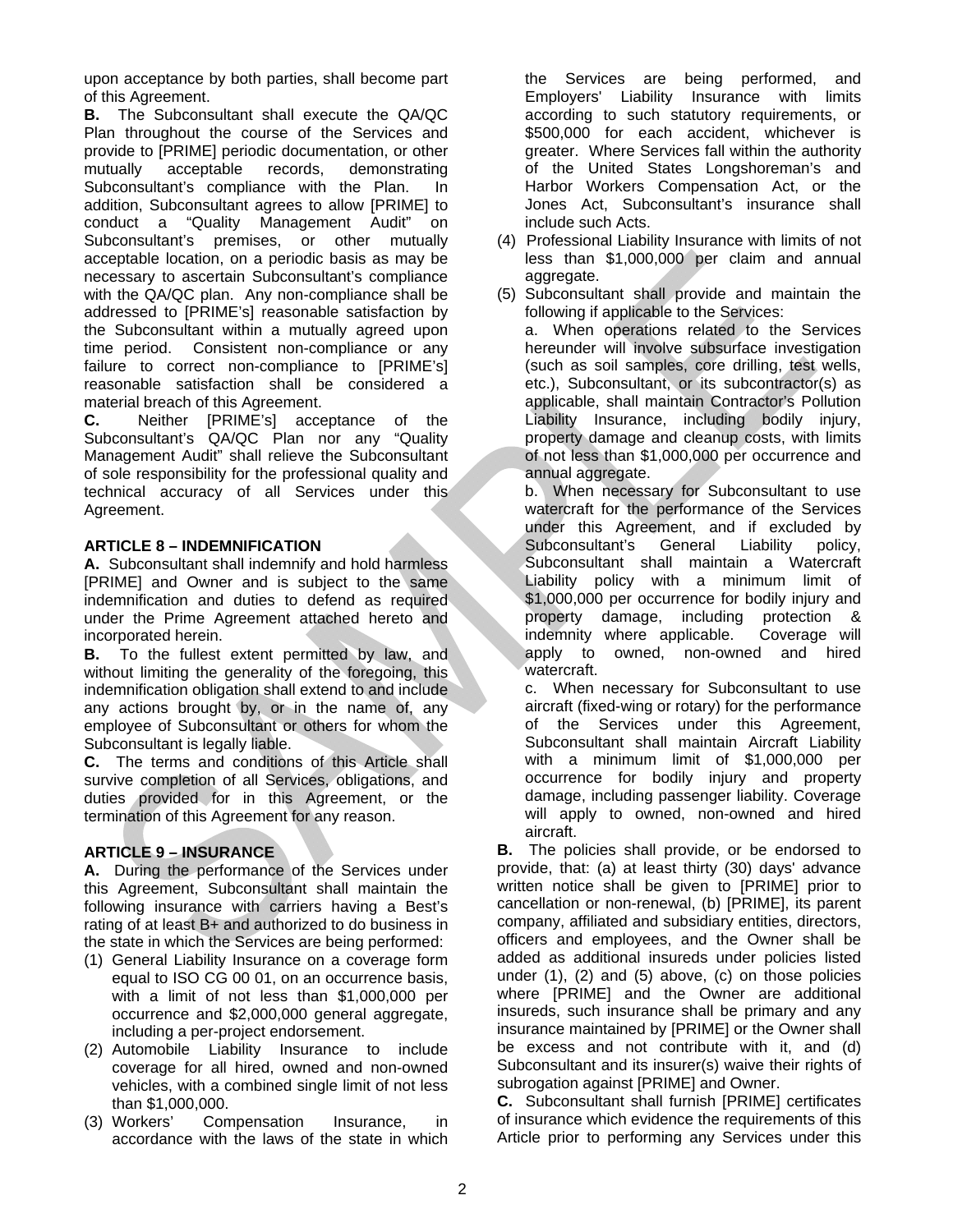Agreement. Subconsultant further agrees to file new certificates showing renewal of coverage and limits at least thirty (30) days prior to the expiration of the current policies. Certificates shall include reference to [PRIME's] Project Number as first stated above.

## **ARTICLE 10 - INDEPENDENT CONTRACTOR**

**A.** Subconsultant undertakes performance of the Services as an independent contractor and shall be wholly responsible for the methods of performance. Subconsultant has complete and sole responsibility for its employees, agents, subcontractors or any other persons or entity that Subconsultant hires to perform or assist in performing the Services hereunder.

**B.** Subconsultant is solely responsible for (a) payment of wages, benefits, and other compensation to or for its employees, (b) payment of applicable payroll, unemployment, and other taxes and withholding of applicable social security (FICA) and income taxes with respect to its employees, and (c) compliance with applicable Workers' (c) compliance with applicable Workers' Compensation laws with respect to maintenance of workers' compensation and employer's liability insurance coverages.

## **ARTICLE 11 - COMPLIANCE WITH LAWS**

**A.** In performance of the Services, Subconsultant shall comply with applicable regulatory requirements including federal, state, and local laws, rules, regulations, orders, codes, criteria, and standards. **B.** When applicable to this Agreement as determined by federal or state laws, or if required by the Prime Agreement, Subconsultant shall comply with Executive Order 12989 requiring the use of the federal "E-Verify" system to verify its employees' eligibility to work in the United States.

**C.** Subconsultant shall procure the permits, certificates, and licenses necessary to allow Subconsultant to perform the Services. Subconsultant shall not be responsible for procuring permits, certificates, and licenses required for any construction unless such responsibilities are specifically assigned to Subconsultant in Attachment A, Scope of Services.

# **ARTICLE 12 - [PRIME's] RESPONSIBILITIES**

**A.** [PRIME] shall perform the following in a timely manner so as not to delay the Services of Subconsultant:

(1) Provide criteria and information pertinent to Subconsultant's Services as to Owner's and [PRIME's] requirements for the Project, including design objectives and constraints, space, capacity, and performance requirements, flexibility and expandability, and any budgetary limitations; and furnish copies of all design and construction standards which Owner and [PRIME] will require to be included in the drawings and specifications to be furnished by Subconsultant under this Agreement, if any.

- (2) Make available to Subconsultant drawings, specifications, schedules, and other information, interpretations, and data which are prepared by [PRIME], or by others, which [PRIME] knows are reasonably available to [PRIME], and which [PRIME] and Subconsultant consider pertinent to Subconsultant's responsibilities hereunder.
- (3) Request Owner to arrange for access to and to make provisions for Subconsultant to enter upon public and private property as required for Subconsultant to perform the Services.
- (4) Give prompt notice to Subconsultant whenever [PRIME] observes or otherwise becomes aware of any development that affects the scope or timing of Subconsultant's Services.

**B.** Unless otherwise provided in the Agreement, the information and services to be provided by [PRIME] under this Article will be without cost to Subconsultant.

# **ARTICLE 13 - OWNERSHIP OF DOCUMENTS**

All documents, including, but not limited to, drawings, specifications, computer software and other such instruments of service prepared by Subconsultant pursuant to this Agreement, whether completed or in progress, are the property of [PRIME]. Ownership shall transfer to Owner if or as required by the Prime Agreement. Intellectual property rights shall assign and transfer to Owner if or as required by the Prime Agreement. Any use except for the specific purpose intended by this Agreement will be at the user's sole risk and without liability or legal exposure to Subconsultant.

### **ARTICLE 14 - TERMINATION AND SUSPENSION**

**A.** This Agreement will terminate automatically upon termination of the Prime Agreement. [PRIME] will promptly notify Subconsultant of such termination.

**B.** [PRIME] may terminate or suspend performance of all or any part of this Agreement for [PRIME's] convenience upon written notice to Subconsultant. Upon receipt of notice, Subconsultant shall terminate or suspend performance of the Services on a schedule acceptable to [PRIME]. Subconsultant's sole remedy shall be payment for Services performed in accordance with this Agreement up to the effective date of termination or suspension. Nothing in this Article shall prohibit or limit [PRIME] from recovering its costs, losses and damages (direct, indirect, and consequential) arising out of or resulting from Services provided by Subconsultant prior to [PRIME's] termination or suspension for convenience.

**C.** [PRIME] may terminate this Agreement upon written notice in the event of substantial failure by Subconsultant to perform in accordance with this Agreement; provided, however, Subconsultant shall have 14 calendar days from receipt of the termination notice to cure or to submit a plan for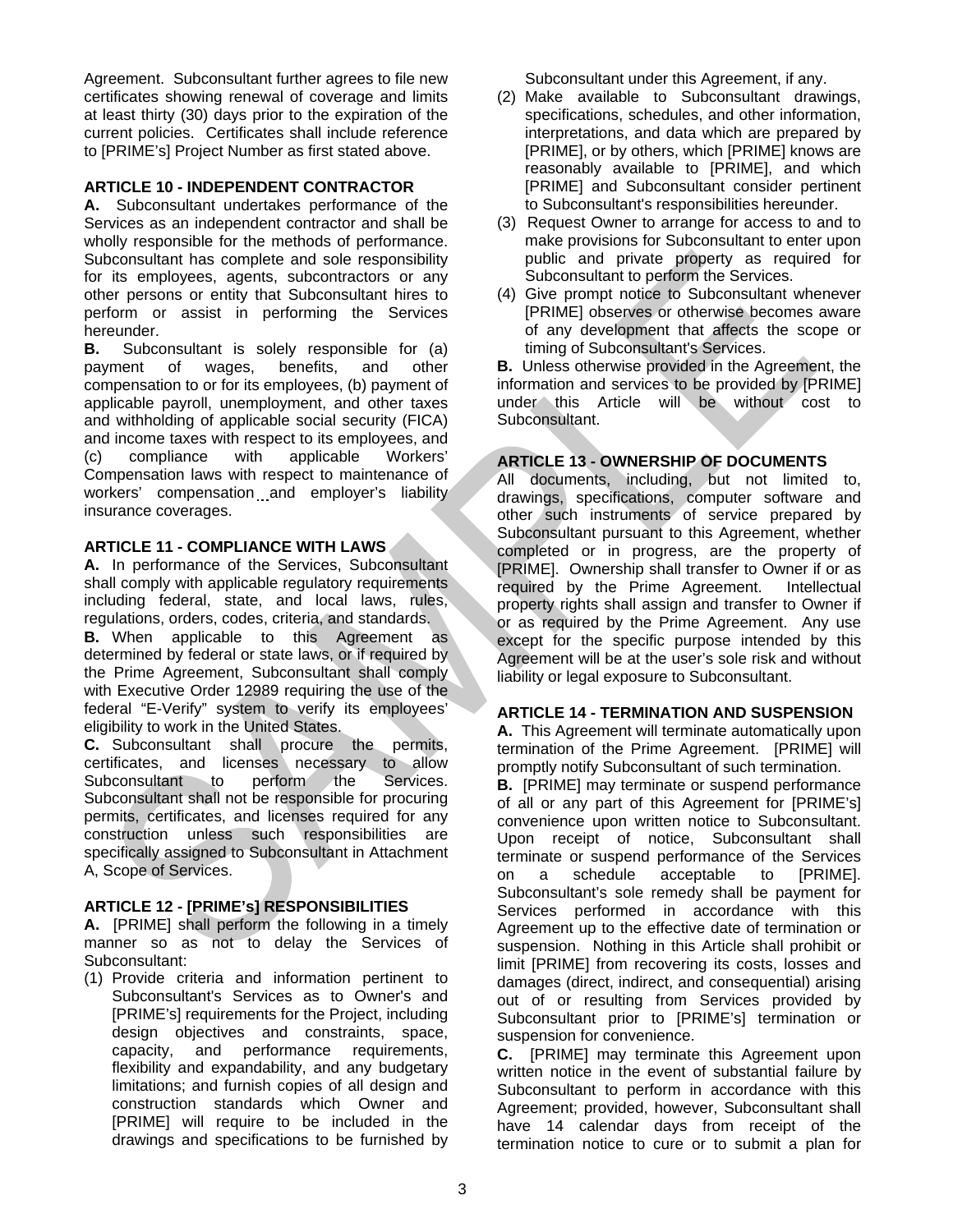cure reasonably acceptable to [PRIME]. In the event of such termination, [PRIME] may complete the Services as [PRIME] deems appropriate, withholding any further payment to Subconsultant until the Services have been completed. If the unpaid balance of Subconsultant's compensation earned to the date of termination exceeds all costs, losses, and damages (direct, indirect, and consequential) sustained by [PRIME] arising out of or resulting from Subconsultant's termination and [PRIME's] completion of the Services, such excess will be paid to Subconsultant. If such costs, losses, and damages exceed such unpaid balance, Subconsultant shall pay the difference to [PRIME].

**D.** Subconsultant may terminate this Agreement upon written notice in the event of substantial failure by [PRIME] to perform in accordance with this Agreement; provided, however, [PRIME] shall have 14 calendar days from receipt of the termination notice to cure or to submit a plan for cure reasonably acceptable to Subconsultant. In the event of termination, [PRIME] will pay Subconsultant for Services performed in accordance with this Agreement to the date of termination.

**E.** Throughout the term of this Agreement, Subconsultant shall maintain, in legible and organized form, all information, work papers, and design calculations relating to the Services. Upon termination of this Agreement for any reason, Subconsultant will promptly provide same to [PRIME], along with all documents or other instruments of service, whether completed or in progress, that have been prepared or furnished by Subconsultant in the performance of the Services hereunder, and will reasonably cooperate with [PRIME] and/or any replacement subconsultant to facilitate transfer of Subconsultant's responsibilities hereunder.

### **ARTICLE 15 - PROPRIETARY INFORMATION**

**A.** Subconsultant shall treat as proprietary all information provided by [PRIME] and Owner and all drawings, reports, studies, design calculations, specifications, and other documents or information, in any form or media, resulting from the Subconsultant's performance of the Services. Subconsultant shall not publish or disclose proprietary information for any purpose other than the performance of the Services without the prior written authorization of [PRIME].

**B.** The preceding restriction shall not apply to information which is in the public domain, was previously known to Subconsultant, was acquired by Subconsultant from others who have no confidential relationship to [PRIME] with respect to same, or which, through no fault of Subconsultant, comes into the public domain. Subconsultant shall not be restricted from releasing information, including proprietary information, in response to a subpoena, court order, or other legal process. Subconsultant shall not be required to resist such subpoena, court order, or legal process, but shall promptly notify [PRIME] in writing of the demand for information before Subconsultant responds to such demand. [PRIME] may, at its sole discretion, seek to quash such demand.

## **ARTICLE 16 - NOTICES**

**A.** Any notices required by this Agreement shall be made in writing to the address specified below:

[PRIME]:

 *(Fax #, Ph. #)* 

Subconsultant:

# *(Fax #, Ph. #)*

**B.** Nothing contained in this Article shall be construed to restrict the transmission of routine communications between representatives of [PRIME] and Subconsultant.

## **ARTICLE 17 - DELAY IN PERFORMANCE**

**A.** Neither [PRIME] nor Subconsultant shall be considered in default of this Agreement for delays in performance caused by circumstances beyond the reasonable control of the nonperforming party. For purposes of this Agreement, such circumstances include, but are not limited to, abnormal weather conditions; floods; earthquakes; fire; epidemics; war, riots, and other civil disturbances; strikes, lockouts, work slowdowns, and other labor disturbances; sabotage; judicial restraint; and delay in or inability to procure permits, licenses, or authorizations from any local, state or federal agency for any of the supplies, materials, accesses, or services required to be provided by either [PRIME] or Subconsultant under this Agreement.

**B.** Should such circumstances occur, the nonperforming party shall, within a reasonable time of being prevented from performing, give written notice to the other party, describing the circumstances preventing continued performance and the efforts being made to resume performance.

# **ARTICLE 18 - DISPUTES**

**A.** In the event of a dispute between [PRIME] and Subconsultant arising out of or related to this Agreement, the aggrieved party shall notify the other party of the dispute within a reasonable time after such dispute arises. If the parties cannot thereafter resolve the dispute, each party shall nominate a senior officer of its management to meet to resolve the dispute by direct negotiation or mediation.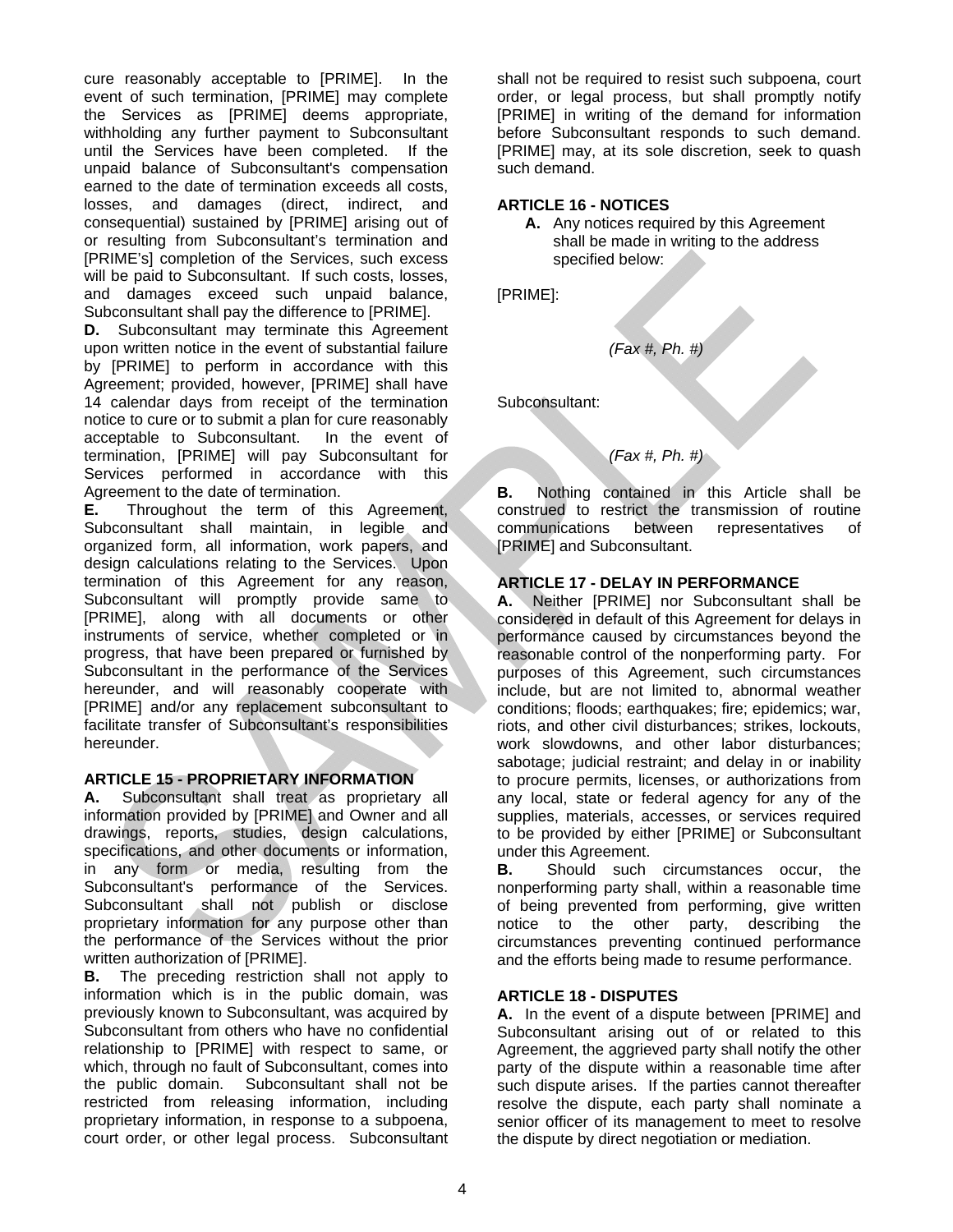**B.** In the event that problems arise with the services that may be the result of errors and/or omissions by the Subconsultant or a failure of the Subconsultant to otherwise perform in accordance with this Agreement, the Subconsultant and [PRIME] will follow and abide by a decision reached by the Department's dispute resolution process (DRP), as set forth in Exhibit C of the Prime Agreement, dated Month Day, Year (Attachment D). See page \_\_\_, Item and Exhibit C of the Prime Agreement.

**C.** During the pendency of any dispute, the parties shall continue diligently to fulfill their respective obligations hereunder.

### **ARTICLE 19 - RECORDS**

Subconsultant's records pertaining to compensation and payments under this Agreement shall be kept in accordance with generally accepted accounting principles. Such records shall be subject to audit by [PRIME], during normal business hours at Subconsultant's place of business, or Subconsultant shall provide a copy of same to [PRIME] at [PRIME's] expense. Subconsultant shall not dispose of the originals of such records for a minimum of 3 years from final payment.

#### **ARTICLE 20 - EQUAL EMPLOYMENT OPPORTUNITY**

**A.** The Subconsultant hereby affirms its support of affirmative action and that it abides by the provisions of the "Equal Opportunity Clause" of Section 202 of Executive Order 11246 and other applicable regulations.

**B.** Subconsultant affirms its policy to recruit and hire employees without regard to race, age, color, religion, sex, sexual preference/orientation, marital status, citizen status, national origin or ancestry, presence of a disability or status as a Veteran of the Vietnam era or any other legally protected status. It is Subconsultant's policy to treat employees equally with respect to compensation, advancement, promotions, transfers and all other terms and conditions of employment.

**C.** Subconsultant further affirms completion of applicable governmental employer information reports including the EEO-1 and VETS-100 reports, and maintenance of a current Affirmative Action Plan if required by Federal regulations.

## **ARTICLE 21 - WAIVER**

A waiver by either [PRIME] or Subconsultant of any breach of this Agreement shall be in writing. Such a waiver shall not affect the waiving party's rights with respect to any other or further breach.

### **ARTICLE 22 - SEVERABILITY**

The invalidity, illegality, or unenforceability of any provision of this Agreement or the occurrence of any event rendering any portion or provision of this Agreement void shall in no way affect the validity or

enforceability of any other portion or provision of this Agreement. Any void provision shall be deemed severed from this Agreement, and the balance of this Agreement shall be construed and enforced as if it did not contain the particular portion or provision held to be void. [PRIME] and Subconsultant further agree to amend this Agreement to replace any stricken provision with a valid provision that comes as close as possible to the intent of the stricken provision. The provisions of this Article shall not prevent this entire Agreement from being void should a provision which is of the essence of this Agreement be determined void.

## **ARTICLE 23 - INTEGRATION**

This Agreement, including Attachments A, B, C, and D, and the Subconsultant's QA/QC Plan, all

incorporated by this reference, represents the entire and integrated agreement between [PRIME] and Subconsultant. It supersedes all prior and contemporaneous communications, representations, and agreements, whether oral or written, relating to the subject matter of this Agreement. This Agreement may be amended only by a written instrument signed by both [PRIME] and Subconsultant.

# **ARTICLE 24 - SUBCONTRACTING**

Subconsultant shall not engage independent subconsultants, associates, or subcontractors to assist in the performance of Subconsultant's Services without the prior written consent of [PRIME].

### **ARTICLE 25 - SUCCESSORS AND ASSIGNS**

[PRIME] and Subconsultant each binds itself and its successors, executors, administrators, permitted assigns, legal representatives, and, in the case of a partnership, its partners, to the other party to this Agreement and to the successors, executors, administrators, permitted assigns, legal representatives, and partners of such other party, in respect to all provisions of this Agreement.

# **ARTICLE 26 - ASSIGNMENTS**

Neither [PRIME] nor Subconsultant shall assign any rights or duties under this Agreement without the prior written consent of the other party; provided, however, Subconsultant may assign its rights to payment without [PRIME's] consent. Unless otherwise stated in the written consent, no assignment will release or discharge the assignor from any obligation under this Agreement.

### **ARTICLE 27 - THIRD PARTY RIGHTS**

The Services provided for in this Agreement are for the sole use and benefit of, and nothing in this Agreement shall be construed to give any rights or benefits to, anyone other than Owner, [PRIME], and Subconsultant.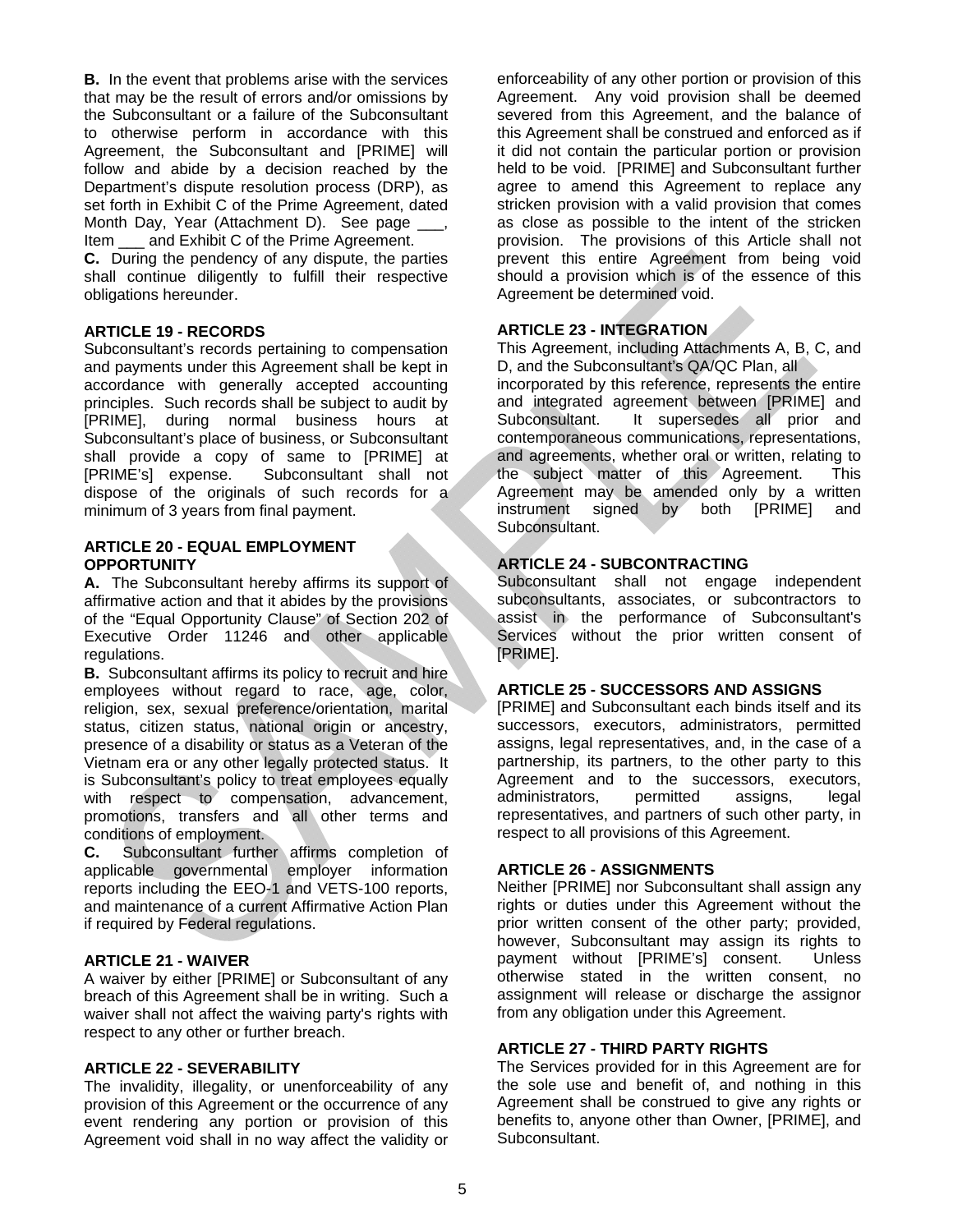## **ARTICLE 28 - CERTIFICATION**

By signing below, Subconsultant certifies that all costs reported and invoiced to [PRIME] and the Owner on this Project represent only those items which are properly chargeable in accordance with this Agreement and the Prime Agreement, and that Subconsultant has read all the terms of this Agreement and the Prime Agreement and has made

itself aware of the applicable laws, regulations and terms that apply to the reporting and invoicing of costs incurred under the terms of this Agreement and the Prime Agreement. Subconsultant further certifies that it agrees to use the E-Verify system to verify that all persons hired during the contract term by the Subconsultant are legally present and<br>authorized work in the United States. authorized work in the United States.

IN WITNESS WHEREOF, [PRIME] and Subconsultant have executed this Agreement. The individuals signing this Agreement represent and warrant that they have the power and authority to enter into this Agreement and bind the parties for whom they sign.

| [SUBCONSULTANT]         |
|-------------------------|
| Signature: ____________ |
| Name:                   |
| Title:                  |
| , 2010<br>Date:         |
|                         |
|                         |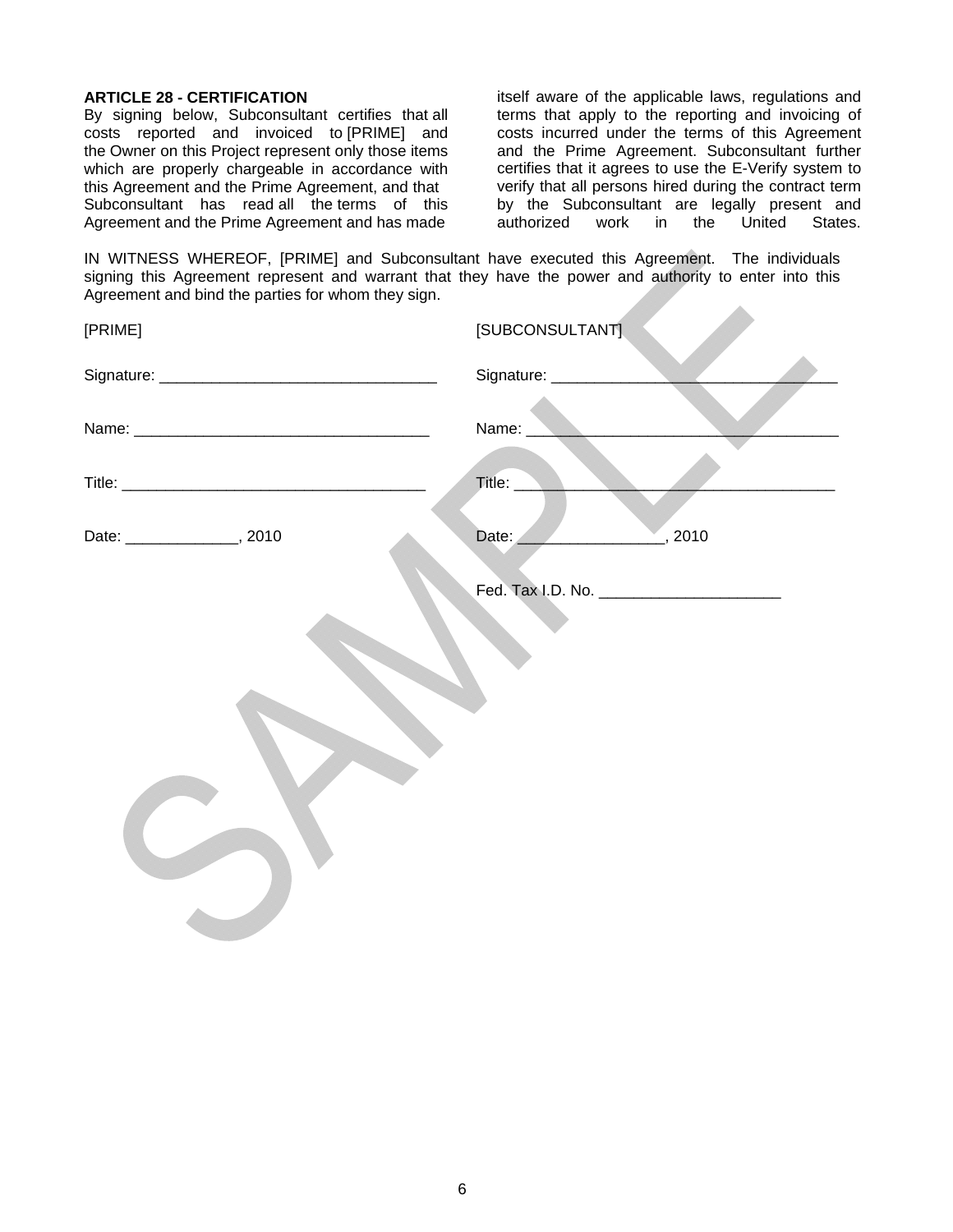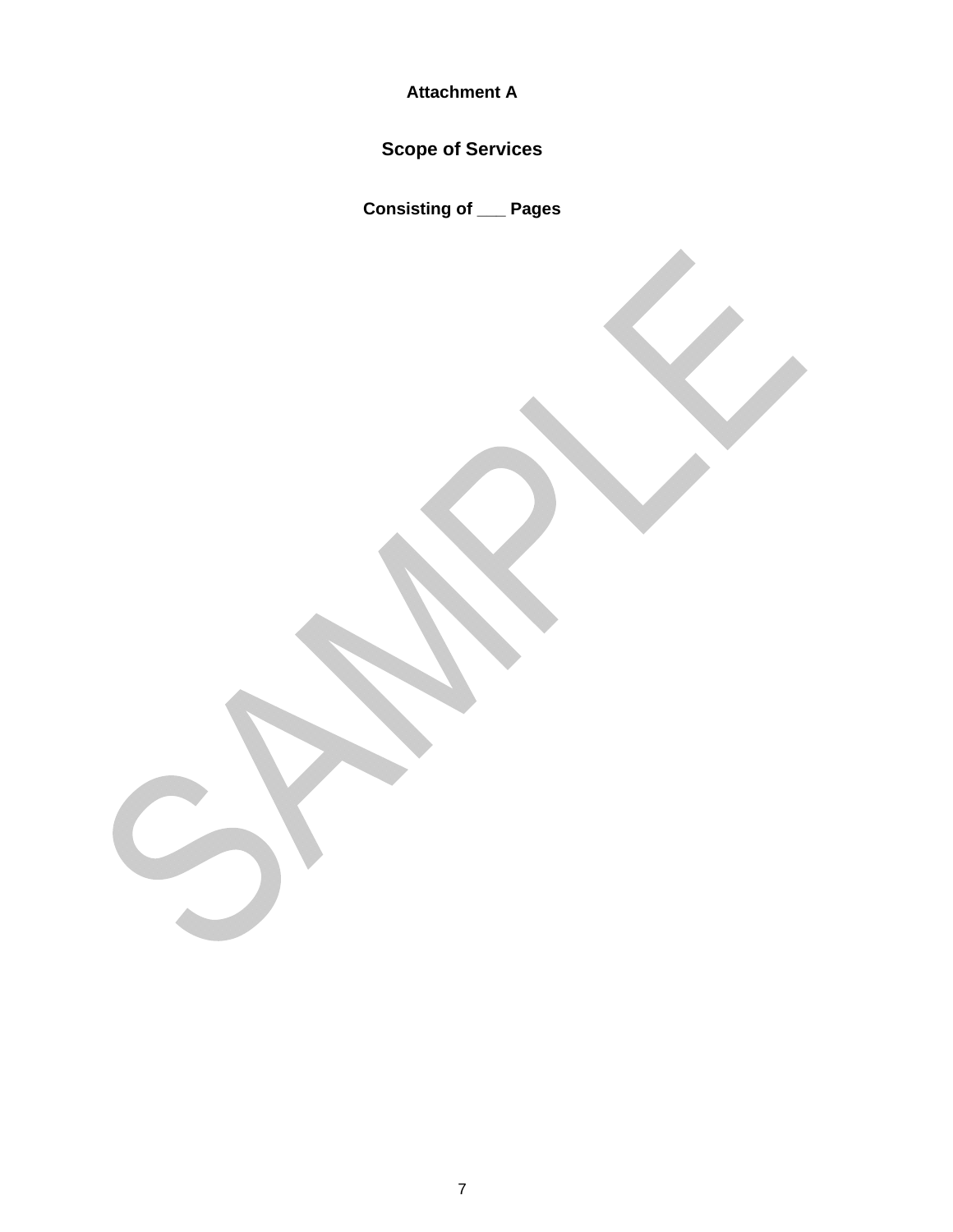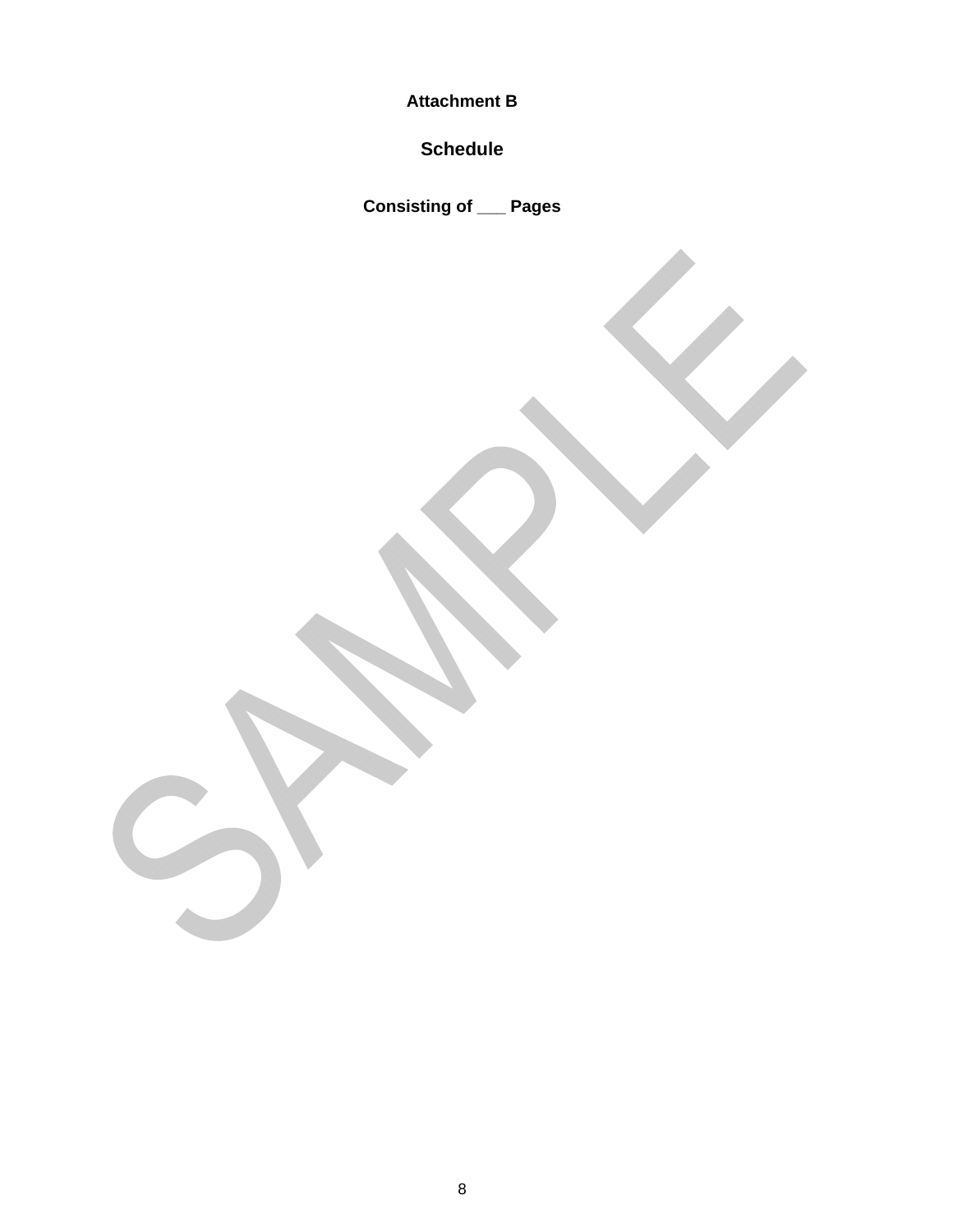